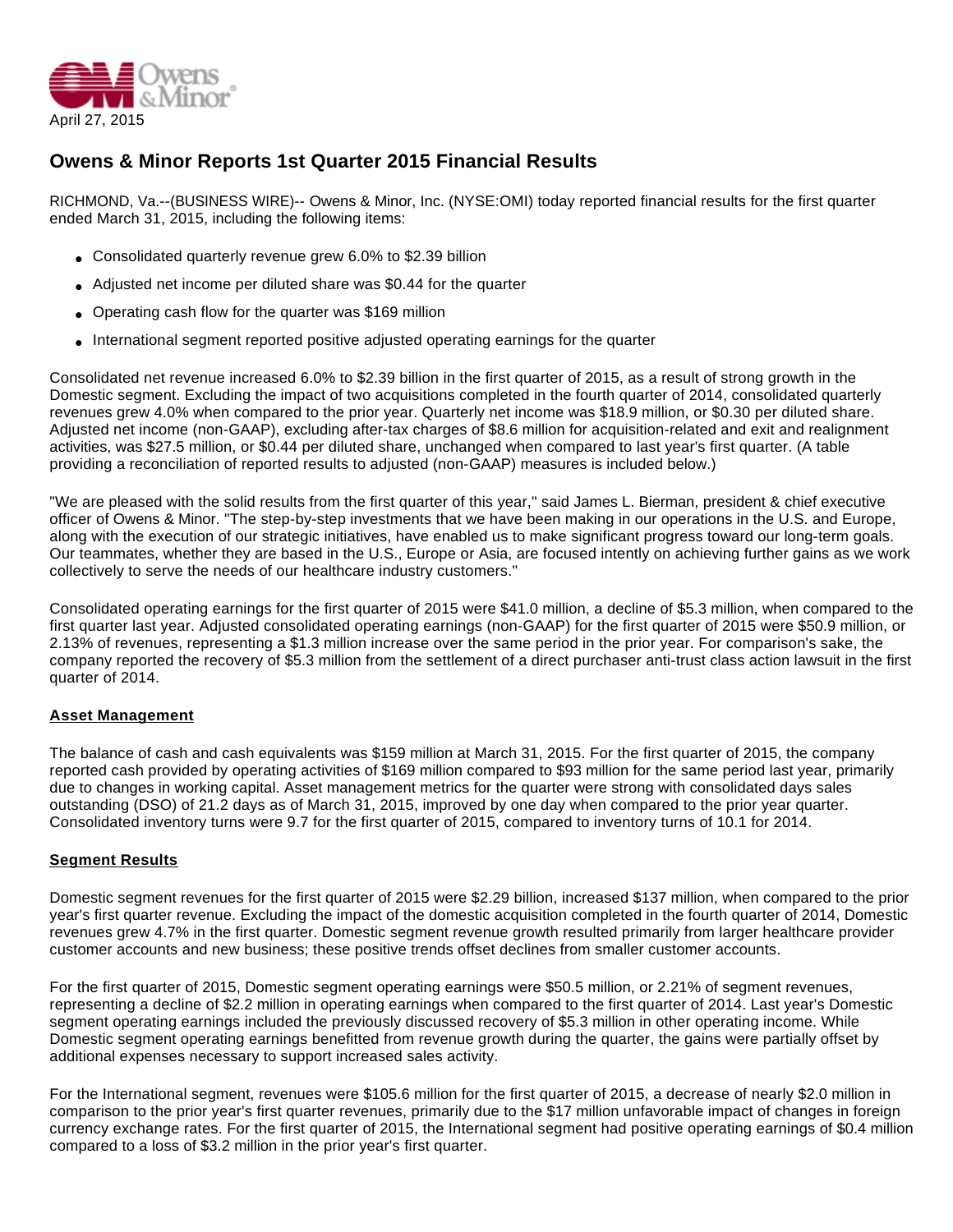### **2015 Outlook**

The company's financial guidance for 2015 remains unchanged, consistent with the growth guidance originally provided at its December 2014 Investor Day.

For 2015, the company is targeting adjusted net income per diluted share of \$1.90 to \$1.95.

The 2015 outlook is based on certain assumptions that are subject to the risk factors discussed in the company's filings with the Securities & Exchange Commission.

#### **Upcoming Investor Events**

- The company will hold its Annual Shareholders Meeting on Thursday, April 30, 2015, at its Home Office in Mechanicsville, Va., at 10:00 a.m. EDT. Event audio and presentations will be archived on [www.owens-minor.com](http://cts.businesswire.com/ct/CT?id=smartlink&url=http%3A%2F%2Fwww.owens-minor.com&esheet=51088868&newsitemid=20150427006449&lan=en-US&anchor=www.owens-minor.com&index=1&md5=aab5227cf53ae3f629757e92463f146b) following the conclusion of the meeting.
- Owens & Minor is scheduled to participate in a number of investor conferences in the second quarter of 2015; webcasts of formal presentations will be posted on the company's corporate website:
	- o Bank of America Merrill Lynch 2015 Healthcare Conference; May 13 Las Vegas
	- o 2015 UBS Global Healthcare Conference; May 19 New York

#### **Investors Conference Call & Supplemental Material**

Conference Call: Owens & Minor will conduct a conference call for investors on Tuesday, April 28, 2015, at 8:30 a.m. EDT. The access code for the conference call, international dial-in and replay is #22567866. Participants may access the call at 866-393- 1604. The international dial-in number is 224-357-2191. Replay: A replay of the call will be available for one week by dialing 855-859-2056. Webcast: A listen-only webcast of the call, along with supplemental information, will be available on [www.owens](http://cts.businesswire.com/ct/CT?id=smartlink&url=http%3A%2F%2Fwww.owens-minor.com&esheet=51088868&newsitemid=20150427006449&lan=en-US&anchor=www.owens-minor.com&index=2&md5=3984a6b579bdb87b0734cb2ab57cea3e)[minor.com](http://cts.businesswire.com/ct/CT?id=smartlink&url=http%3A%2F%2Fwww.owens-minor.com&esheet=51088868&newsitemid=20150427006449&lan=en-US&anchor=www.owens-minor.com&index=2&md5=3984a6b579bdb87b0734cb2ab57cea3e) under "Investor Relations."

Owens & Minor uses its website as a channel of distribution for material company information, including news releases, investor presentations and financial information. This information is routinely posted and accessible under Investor Relations at **[www.owens-minor.com](http://cts.businesswire.com/ct/CT?id=smartlink&url=http%3A%2F%2Fwww.owens-minor.com&esheet=51088868&newsitemid=20150427006449&lan=en-US&anchor=www.owens-minor.com&index=3&md5=9e61e477ab40af72a35fd81edb54bdb6)**.

Included with the press release financial tables are reconciliations of the differences between the non-GAAP financial measures presented in this news release, which exclude acquisition-related and exit and realignment charges, and their most directly comparable GAAP financial measures.

#### **Safe Harbor Statement**

Except for historical information, the matters discussed in this press release may constitute forward-looking statements that involve risks and uncertainties that could cause actual results to differ materially from those projected. These risk factors are discussed in reports filed by the company with the Securities & Exchange Commission. All of this information is available at [www.owens-minor.com.](http://cts.businesswire.com/ct/CT?id=smartlink&url=http%3A%2F%2Fwww.owens-minor.com&esheet=51088868&newsitemid=20150427006449&lan=en-US&anchor=www.owens-minor.com&index=4&md5=6d605a708c3bdb07906a1d3c141aa615)

The company assumes no obligation, and expressly disclaims any such obligation, to update or alter information, whether as a result of new information, future events, or otherwise.

**Owens & Minor, Inc.** (NYSE: OMI) is a leading healthcare logistics company dedicated to Connecting the World of Medical

Products to the Point of Care<sup>TM</sup> by providing vital supply chain services to healthcare providers and manufacturers of healthcare products. Owens & Minor provides logistics services across the spectrum of medical products from disposable medical supplies to devices and implants. With logistics platforms strategically located in the United States and Europe, Owens & Minor serves markets where three quarters of global healthcare spending occurs. Owens & Minor's customers span the healthcare market from independent hospitals to large integrated healthcare networks, as well as group purchasing organizations, healthcare products manufacturers, and the federal government. A FORTUNE 500 company, Owens & Minor is headquartered in Richmond, Virginia, and has annualized revenues exceeding \$9 billion. For more information about Owens & Minor, visit the company website at [www.owens-minor.com](http://cts.businesswire.com/ct/CT?id=smartlink&url=http%3A%2F%2Fwww.owens-minor.com&esheet=51088868&newsitemid=20150427006449&lan=en-US&anchor=www.owens-minor.com&index=5&md5=8a082c2464a002cee0b212c91b9c3377).

# **Owens & Minor, Inc.**

**Consolidated Statements of Income (unaudited)** (in thousands, except per share data)

| Three Months Ended March 31, |      |  |
|------------------------------|------|--|
| 2015                         | 2014 |  |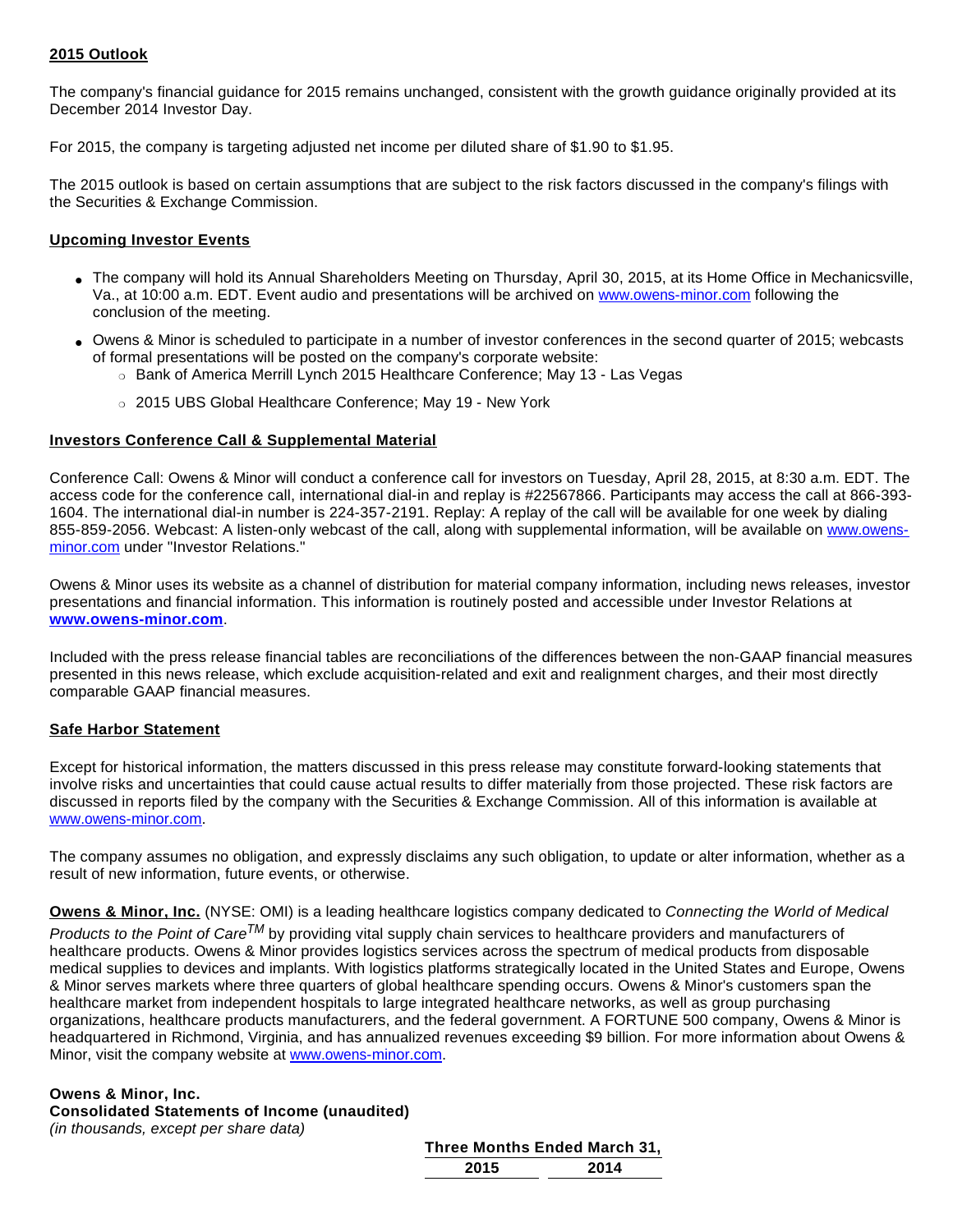| Net revenue                                          | \$<br>2,391,196 | \$ | 2,256,380 |
|------------------------------------------------------|-----------------|----|-----------|
| Cost of goods sold                                   | 2,093,595       |    | 1,975,185 |
| Gross margin                                         | 297,601         |    | 281,195   |
| Selling, general and administrative expenses         | 233,825         |    | 225,610   |
| Acquisition-related and exit and realignment charges | 9,916           |    | 3,262     |
| Depreciation and amortization                        | 15,869          |    | 13,864    |
| Other operating income, net                          | (2,984)         |    | (7, 825)  |
| Operating earnings                                   | 40,975          |    | 46,284    |
| Interest expense, net                                | 6,880           |    | 3,246     |
| Income before income taxes                           | 34,095          |    | 43,038    |
| Income tax provision                                 | 15,155          |    | 17,553    |
| Net income                                           | \$<br>18,940    | \$ | 25,485    |
| Net income per common share:                         |                 |    |           |
| <b>Basic</b>                                         | \$<br>0.30      | S  | 0.41      |
| <b>Diluted</b>                                       | \$<br>0.30      | S  | 0.41      |

### **Owens & Minor, Inc.**

**Condensed Consolidated Balance Sheets (unaudited)**

(in thousands)

|                                           | March 31, 2015 December 31, 2014 |    |           |
|-------------------------------------------|----------------------------------|----|-----------|
| <b>Assets</b>                             |                                  |    |           |
| <b>Current assets</b>                     |                                  |    |           |
| Cash and cash equivalents                 | \$<br>159,056                    | \$ | 56,772    |
| Accounts and notes receivable, net        | 597,235                          |    | 626,192   |
| Merchandise inventories                   | 874,738                          |    | 872,457   |
| Other current assets                      | 233,318                          |    | 315,285   |
| <b>Total current assets</b>               | 1,864,347                        |    | 1,870,706 |
| Property and equipment, net               | 221,950                          |    | 232,979   |
| Goodwill, net                             | 419,453                          |    | 423,276   |
| Intangible assets, net                    | 102,122                          |    | 108,593   |
| Other assets, net                         | 91,638                           |    | 99,852    |
| <b>Total assets</b>                       | \$<br>2,699,510                  | \$ | 2,735,406 |
| <b>Liabilities and equity</b>             |                                  |    |           |
| <b>Current liabilities</b>                |                                  |    |           |
| Accounts payable                          | \$<br>693,699                    | \$ | 608,846   |
| Accrued payroll and related liabilities   | 24,991                           |    | 31,507    |
| Deferred income taxes                     | 37,820                           |    | 37,979    |
| Other current liabilities                 | 273,104                          |    | 326,223   |
| <b>Total current liabilities</b>          | 1,029,614                        |    | 1,004,555 |
| Long-term debt, excluding current portion | 574,606                          |    | 608,551   |
| Deferred income taxes                     | 63,321                           |    | 63,901    |
| <b>Other liabilities</b>                  | 63,696                           |    | 67,561    |
| <b>Total liabilities</b>                  | 1,731,237                        |    | 1,744,568 |
| <b>Total equity</b>                       | 968,273                          |    | 990,838   |
| <b>Total liabilities and equity</b>       | \$<br>2,699,510                  | \$ | 2,735,406 |

#### **Owens & Minor, Inc.**

**Consolidated Statements of Cash Flows (unaudited)**

| Three Months Ended March 31, |  |
|------------------------------|--|
| 2015<br>2014                 |  |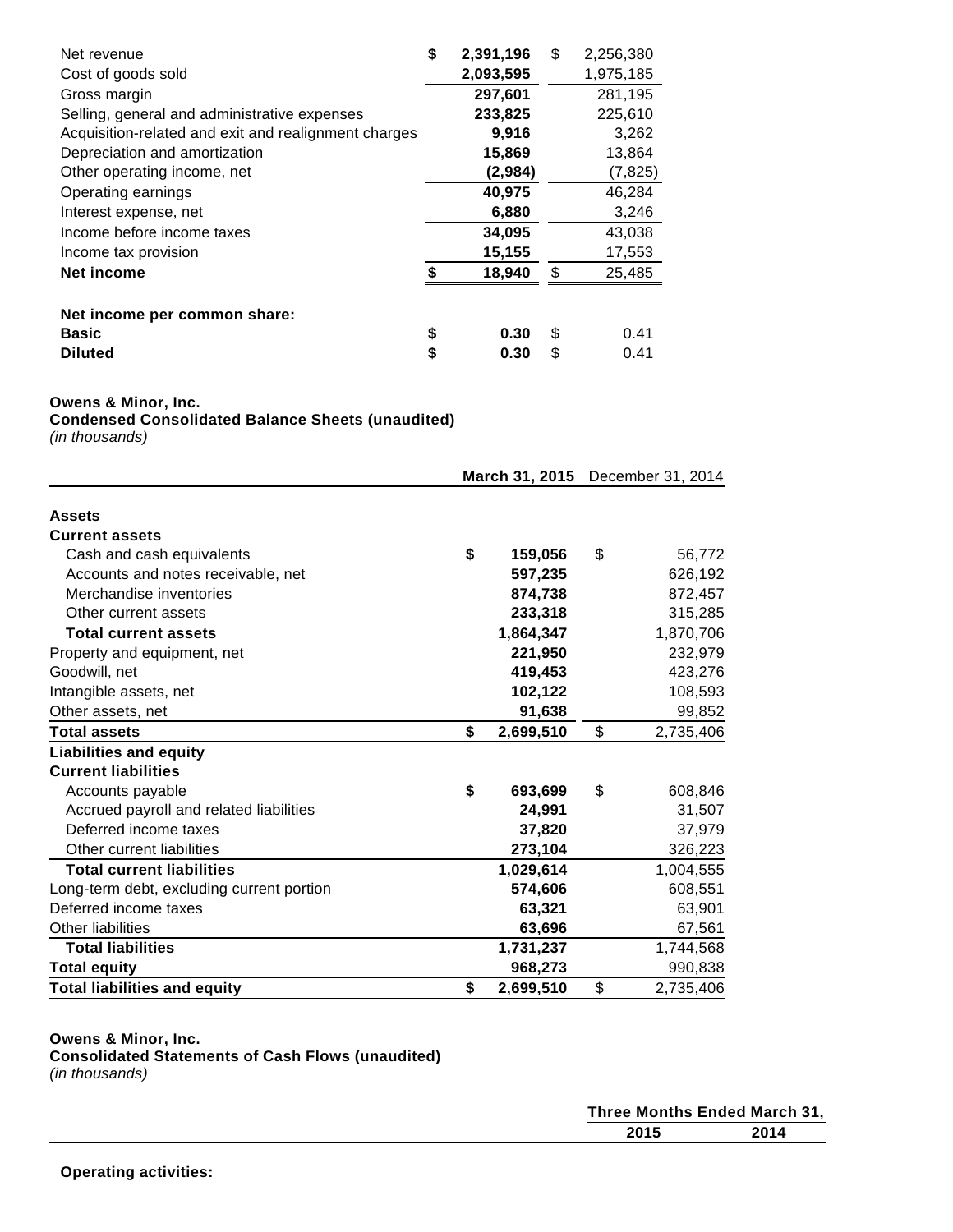| Net income                                                                    | \$<br>18,940  | \$<br>25,485  |
|-------------------------------------------------------------------------------|---------------|---------------|
| Adjustments to reconcile net income to cash provided by operating activities: |               |               |
| Depreciation and amortization                                                 | 19,123        | 13,864        |
| Share-based compensation expense                                              | 2,597         | 2,642         |
| Provision for losses on accounts and notes receivable                         | 220           | 54            |
| Deferred income tax expense (benefit)                                         | 510           | (822)         |
| Changes in operating assets and liabilities:                                  |               |               |
| Accounts and notes receivable                                                 | 27,356        | 29,828        |
| Merchandise inventories                                                       | (3,888)       | 3,707         |
| Accounts payable                                                              | 88,944        | 15,815        |
| Net change in other assets and liabilities                                    | 13,580        | 3,921         |
| Other, net                                                                    | 1,321         | (1,292)       |
| Cash provided by operating activities                                         | 168,703       | 93,202        |
|                                                                               |               |               |
| <b>Investing activities:</b>                                                  |               |               |
| Additions to property and equipment                                           | (7,619)       | (7, 299)      |
| Additions to computer software and intangible assets                          | (3,947)       | (6,930)       |
| Proceeds from sale of investment                                              |               | 1,937         |
| Proceeds from sale of property and equipment                                  | 50            | 105           |
| <b>Cash used for investing activities</b>                                     | (11, 516)     | (12, 187)     |
|                                                                               |               |               |
| <b>Financing activities:</b>                                                  |               |               |
| Change in bank overdraft                                                      | 1,179         | 20,578        |
| Repayment of revolving credit facility                                        | (33,700)      |               |
| Cash dividends paid                                                           | (15, 934)     | (15, 785)     |
| Repurchases of common stock                                                   |               | (5,000)       |
| Excess tax benefits related to share-based compensation                       | 240           | 346           |
| Proceeds from exercise of stock options                                       | 125           | 937           |
| Other, net                                                                    | (2, 324)      | (1,868)       |
| <b>Cash used for financing activities</b>                                     | (50, 414)     | (792)         |
| Effect of exchange rate changes on cash and cash equivalents                  | (4, 489)      | 245           |
|                                                                               |               |               |
| Net increase in cash and cash equivalents                                     | 102,284       | 80,468        |
| Cash and cash equivalents at beginning of period                              | 56,772        | 101,905       |
| Cash and cash equivalents at end of period                                    | \$<br>159,056 | \$<br>182,373 |

#### **Owens & Minor, Inc.**

#### **Financial Statistics and GAAP/Non-GAAP Reconciliations (unaudited)**

(in thousands, except per share data)

|                                                  | <b>Quarter Ended</b> |             |     |             |         |             |         |             |     |             |  |
|--------------------------------------------------|----------------------|-------------|-----|-------------|---------|-------------|---------|-------------|-----|-------------|--|
| (in thousands, except ratios and per share data) |                      | 3/31/2015   |     | 12/31/2014  |         | 9/30/2014   |         | 6/30/2014   |     | 3/31/2014   |  |
| <b>Consolidated operating results:</b>           |                      |             |     |             |         |             |         |             |     |             |  |
| Domestic                                         |                      | \$2,285,635 |     | \$2,353,321 |         | \$2,262,081 |         | \$2,187,535 |     | \$2,148,915 |  |
| International                                    |                      | 105,561     |     | 138,496     | 124,045 |             | 118,323 |             |     | 107,465     |  |
| Net revenue                                      |                      | \$2,391,196 |     | \$2,491,817 |         | \$2,386,126 |         | \$2,305,858 |     | \$2,256,380 |  |
| Gross margin                                     | S.                   | 297,601     | \$. | 314,015     | \$      | 292,483     | \$      | 282,272     | \$. | 281,195     |  |
| Gross margin as a percent of revenue             |                      | 12.45%      |     | 12.60%      |         | 12.26%      |         | 12.24%      |     | 12.46%      |  |
| SG&A expenses                                    | S                    | 233.825     | S   | 244,152     | \$      | 231,377     | \$      | 225,838     | S   | 225,610     |  |
| SG&A expenses as a percent of revenue            |                      | 9.78%       |     | 9.80%       |         | 9.70%       |         | 9.79%       |     | 10.00%      |  |
| Operating earnings, as reported (GAAP)           | S                    | 40,975      | S   | 40,773      | \$      | 35,377      | S       | 37,101      | S   | 46,284      |  |
| Acquisition-related charges <sup>(1)</sup>       |                      | 2,605       |     | 7,394       |         | 4,565       |         | 3,490       |     | 634         |  |
| Exit and realignment charges <sup>(2)</sup>      |                      | 7,311       |     | 10,594      |         | 9,392       |         | 4,103       |     | 2,628       |  |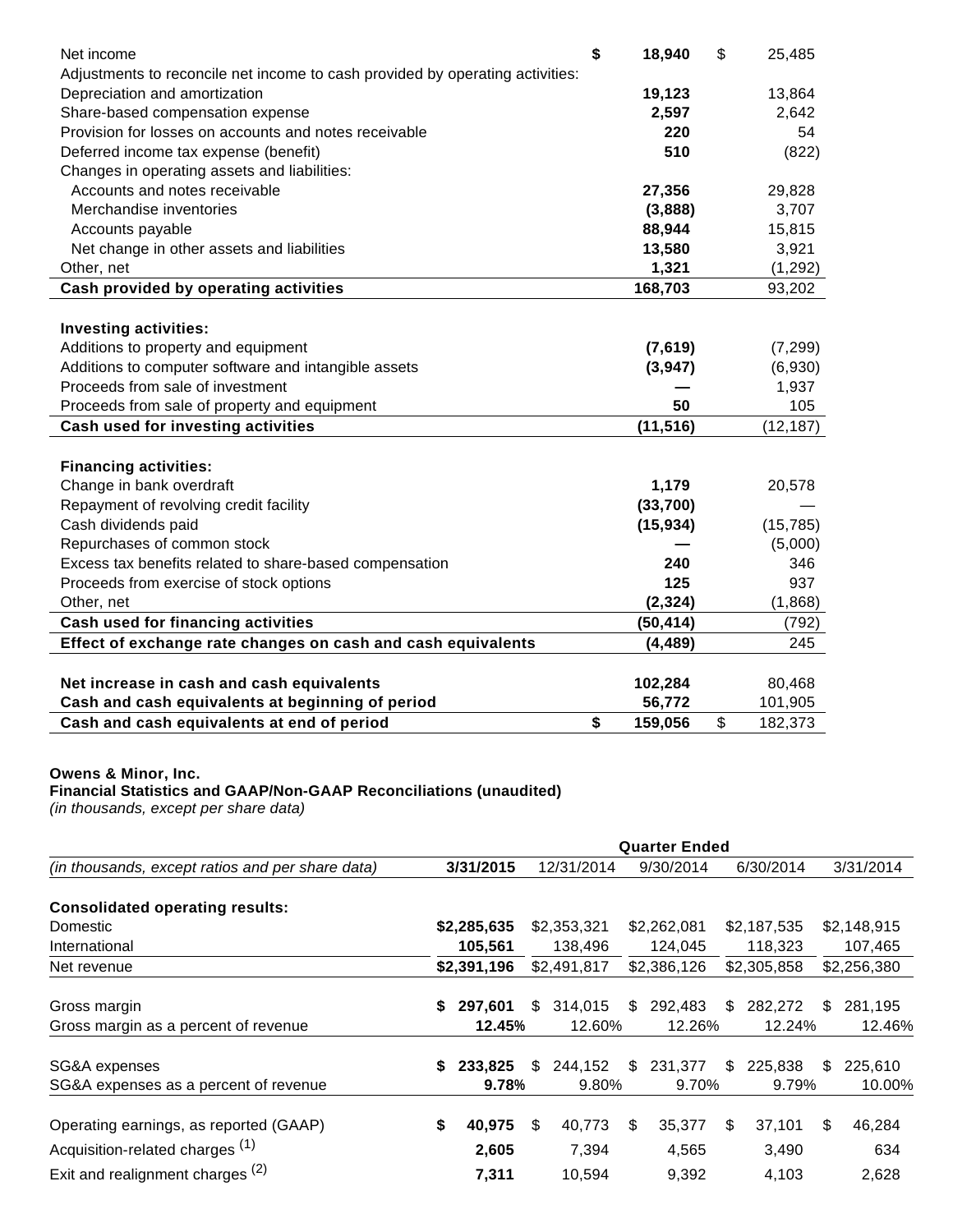Fair value adjustments related to purchase accounting  $(3)$ 

| (3)                                                                                                   |    |         | (3,706)       |              |         |    |         |               |
|-------------------------------------------------------------------------------------------------------|----|---------|---------------|--------------|---------|----|---------|---------------|
| Other <sup>(4)</sup>                                                                                  |    |         | 3,907         |              |         |    |         |               |
| Operating earnings, adjusted (Non-GAAP)<br>Operating earnings as a percent of revenue, adjusted       | \$ | 50,891  | \$<br>58,962  | \$           | 49,334  | \$ | 44,694  | \$<br>49,546  |
| (Non-GAAP)                                                                                            |    | 2.13%   | 2.37%         |              | 2.07%   |    | 1.94%   | 2.20%         |
| Net income, as reported (GAAP)                                                                        | S  | 18,940  | \$<br>13,987  | \$           | 7,155   | \$ | 19,876  | \$<br>25,485  |
| Acquisition-related charges, after-tax <sup>(1)</sup>                                                 |    | 2,257   | 6,211         |              | 3,543   |    | 2,504   | 450           |
| Exit and realignment charges, after-tax (2)<br>Fair value adjustments related to purchase accounting, |    | 6,335   | 11,477        |              | 6,754   |    | 2,591   | 1,772         |
| after-tax $(3)$                                                                                       |    |         | (4,703)       |              |         |    |         |               |
| Other, after-tax <sup>(4)</sup>                                                                       |    |         | 3,907         |              |         |    |         |               |
| Loss on early retirement of debt, after-tax (5)                                                       |    |         |               |              | 9,092   |    |         |               |
| Net income, adjusted (Non-GAAP)                                                                       | \$ | 27,532  | \$<br>30,879  | $\mathbb{S}$ | 26,544  | \$ | 24,971  | \$<br>27,707  |
| Net income per diluted common share, as reported<br>(GAAP)                                            | \$ | 0.30    | \$<br>0.22    | \$           | 0.11    | S  | 0.32    | \$<br>0.41    |
| Acquisition-related charges, after-tax <sup>(1)</sup>                                                 |    | 0.03    | 0.10          |              | 0.06    |    | 0.04    | 0.01          |
| Exit and realignment charges, after-tax (2)                                                           |    | 0.11    | 0.18          |              | 0.11    |    | 0.04    | 0.02          |
| Fair value adjustments related to purchase accounting,<br>after-tax <sup>(3)</sup>                    |    |         | (0.07)        |              |         |    |         |               |
| Other, after-tax <sup>(4)</sup>                                                                       |    |         | 0.06          |              |         |    |         |               |
| Loss on early retirement of debt, after tax (5)                                                       |    |         |               |              | 0.14    |    |         |               |
| Net income per diluted common share, adjusted (Non-<br>GAAP)                                          | \$ | 0.44    | \$<br>0.49    | \$           | 0.42    | \$ | 0.40    | \$<br>0.44    |
| Financing:                                                                                            |    |         |               |              |         |    |         |               |
| Cash and cash equivalents                                                                             |    | 159,056 | \$<br>56,772  | \$           | 610,147 | \$ | 92,027  | 182,373       |
| Total interest-bearing debt                                                                           |    | 579,505 | \$<br>613,809 | \$           | 766,283 | \$ | 221,496 | \$<br>217,261 |
| <b>Stock information:</b>                                                                             |    |         |               |              |         |    |         |               |
| Cash dividends per common share                                                                       |    | 0.2525  | \$<br>0.25    | \$           | 0.25    | \$ | 0.25    | 0.25          |
| Stock price at quarter-end                                                                            | \$ | 33.84   | \$<br>35.11   | \$           | 32.74   | \$ | 33.98   | \$<br>35.03   |

#### **Owens & Minor, Inc.**

# **Financial Statistics and GAAP/Non-GAAP Reconciliations (unaudited)**

The following items in the current quarter have been excluded in our non-GAAP financial measures:

 $<sup>(1)</sup>$  Acquisition-related charges in the quarter ended March 31, 2015 consist primarily of costs to continue the integration of</sup> Medical Action and ArcRoyal which were acquired in the fourth quarter of 2014 including certain severance and contractual payments to former management and costs to transition information technology and other administrative functions. Charges incurred in 2014 related primarily to costs to perform due diligence and analysis related to the Medical Action and Arc Royal acquisitions, costs to complete the transactions, and costs to begin the integration of the acquired operations (including certain severance and contractual payments to former management) as well as certain costs in Movianto to resolve issues and claims with the former owner.

<sup>(2)</sup> Exit and realignment charges were associated with optimizing our operations and include the consolidation of distribution and logistics centers and closure of offsite warehouses in the United States and Europe, as well as other costs associated with our strategic organizational realignment which include certain professional fees and costs to streamline administrative functions and processes in Europe.

 $(3)$  The fourth quarter of 2014 included a gain of \$6.7 million (pretax) recorded in other operating income, net from a fair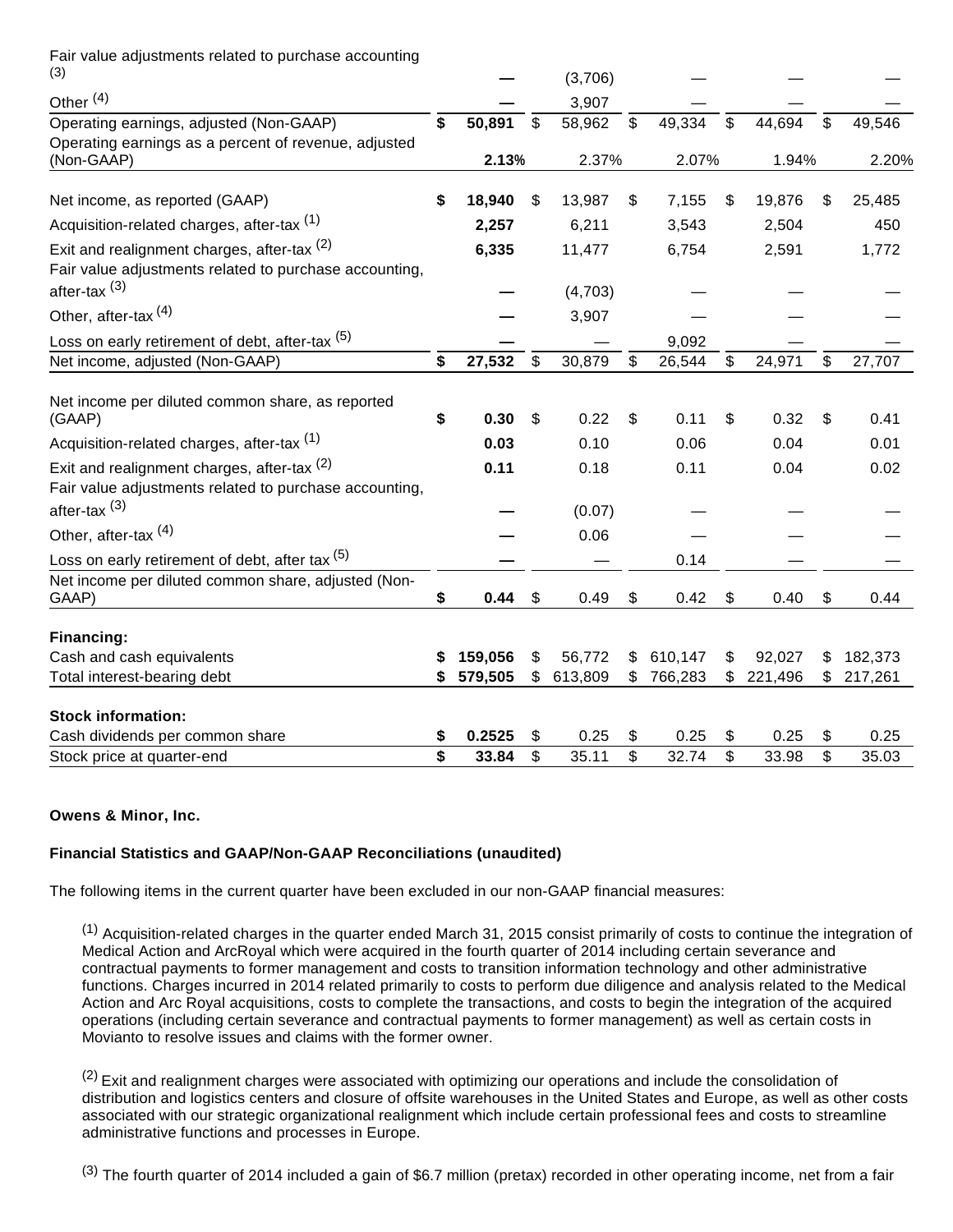value adjustment to contingent consideration related to the Movianto acquisition purchase price, offset by the incremental charge to cost of goods sold of \$3.0 million (pretax) from purchase accounting impacts related to the sale of acquired inventory that was written up to fair value in connection with the 2014 acquisitions.

 $(4)$  The fourth quarter of 2014 included a loss in other operating income, net related to an accrual for the settlement amount of a contract claim in the United Kingdom for \$3.9 million (pretax).

 $(5)$  In 2014, we repaid our 2016 Notes and recorded a net loss on the early retirement of \$14.9 million (pretax), which included the redemption premium offset by the recognition of a gain on previously settled interest rate swaps.

These charges have been tax effected in the preceding table by determining the income tax rate depending on the amount of charges incurred in different tax jurisdictions and the deductibility of those charges for income tax purposes.

#### **Use of Non-GAAP Measures**

This earnings release contains financial measures that are not calculated in accordance with U.S. generally accepted accounting principles ("GAAP"). In general, the measures exclude items and charges that (i) management does not believe reflect Owens & Minor, Inc.'s (the "Company") core business and relate more to strategic, multi-year corporate activities; or (ii) relate to activities or actions that may have occurred over multiple or in prior periods without predictable trends. Management uses these non-GAAP financial measures internally to evaluate the Company's performance, evaluate the balance sheet, engage in financial and operational planning and determine incentive compensation.

Management provides these non-GAAP financial measures to investors as supplemental metrics to assist readers in assessing the effects of items and events on its financial and operating results and in comparing the Company's performance to that of its competitors. However, the non-GAAP financial measures used by the Company may be calculated differently from, and therefore may not be comparable to, similarly titled measures used by other companies.

The non-GAAP financial measures disclosed by the Company should not be considered a substitute for, or superior to, financial measures calculated in accordance with GAAP, and the financial results calculated in accordance with GAAP and reconciliations to those financial statements set forth above should be carefully evaluated.

# **Owens & Minor, Inc.**

#### **Summary Segment Information (unaudited)**

(in thousands)

|                                                      | Three Months Ended March 31, |               |                        |      |           |                        |      |  |  |
|------------------------------------------------------|------------------------------|---------------|------------------------|------|-----------|------------------------|------|--|--|
|                                                      |                              | 2015          |                        | 2014 |           |                        |      |  |  |
|                                                      |                              |               | $%$ of<br>consolidated |      |           | $%$ of<br>consolidated |      |  |  |
|                                                      |                              | <b>Amount</b> | net revenue            |      | Amount    | net revenue            |      |  |  |
| Net revenue:                                         |                              |               |                        |      |           |                        |      |  |  |
| Domestic                                             | \$                           | 2,285,635     | 95.59%                 |      | 2,148,915 | 95.24                  | %    |  |  |
| International                                        |                              | 105,561       | 4.41 %                 |      | 107,465   | 4.76                   | %    |  |  |
| Consolidated net revenue                             |                              | 2,391,196     | $100.00 \%$ \$         |      | 2,256,380 | 100.00                 | $\%$ |  |  |
|                                                      |                              |               | % of segment           |      |           | % of segment           |      |  |  |
| <b>Operating earnings (loss):</b>                    |                              |               | net revenue            |      |           | net revenue            |      |  |  |
| Domestic                                             | \$                           | 50,512        | 2.21%                  |      | 52,734    | 2.45                   | %    |  |  |
| International                                        |                              | 379           | 0.36%                  |      | (3, 188)  | $(2.97)$ %             |      |  |  |
| Acquisition-related and exit and realignment charges |                              |               |                        |      |           |                        |      |  |  |
| (1)                                                  |                              |               |                        |      |           |                        |      |  |  |
|                                                      |                              | (9,916)       | N/A                    |      | (3, 262)  |                        | N/A  |  |  |
| Consolidated operating earnings                      | \$                           | 40,975        | 1.71 % $$$             |      | 46,284    | 2.05                   | %    |  |  |
| <b>Depreciation and amortization:</b>                |                              |               |                        |      |           |                        |      |  |  |
| Domestic                                             | \$                           | 10,738        |                        | \$   | 8,975     |                        |      |  |  |
| International                                        |                              | 5,431         |                        |      | 4,889     |                        |      |  |  |
| Consolidated depreciation and amortization           | \$                           | 16,169        |                        | \$   | 13,864    |                        |      |  |  |
|                                                      |                              |               |                        |      |           |                        |      |  |  |